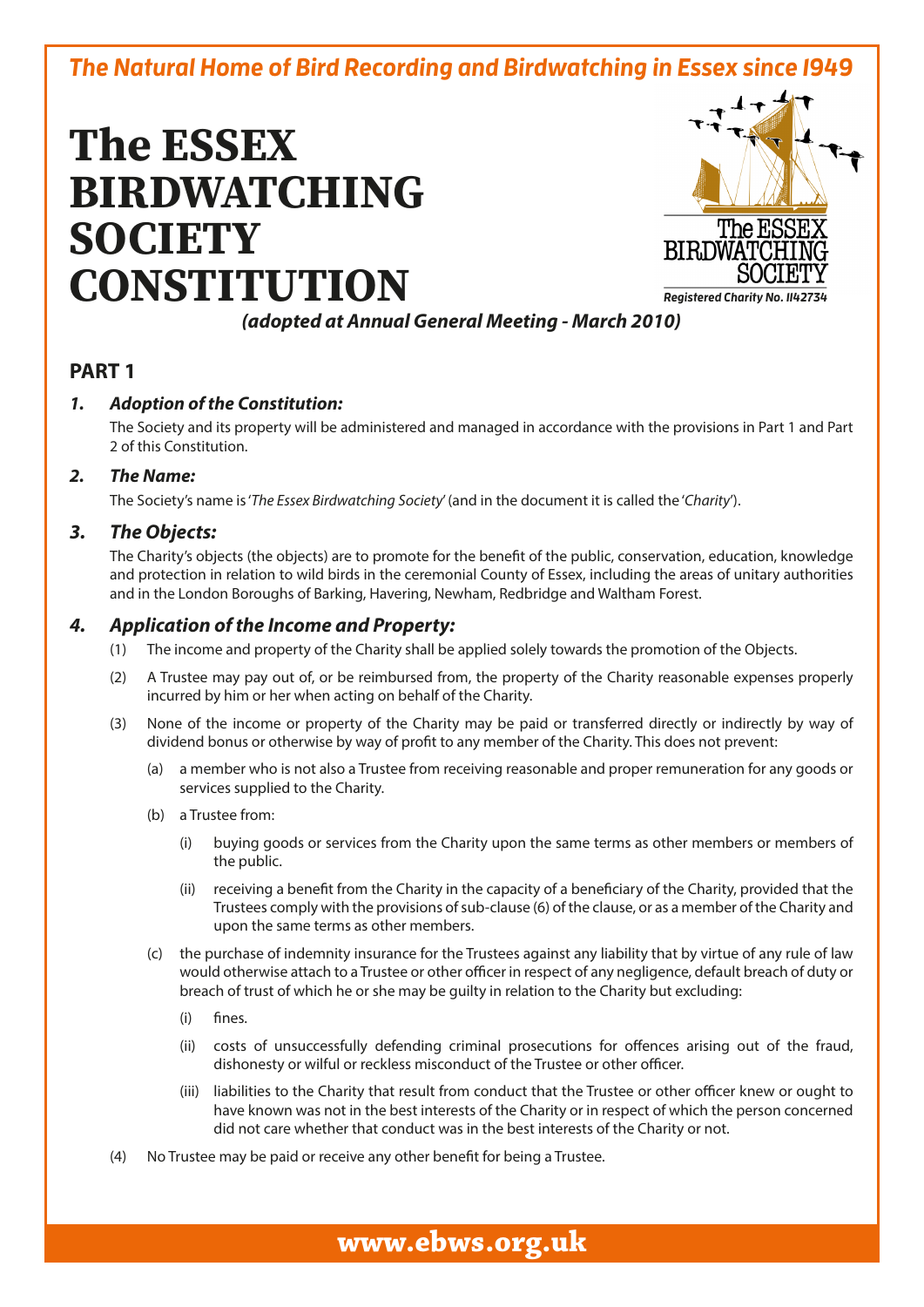- (5) A Trustee may:
	- (a) sell goods, services or any interest in land to the Charity.
	- (b) be employed by or receive any remuneration from the Charity.
	- (c) receive any other financial benefit from the Charity,
	- if:
	- (d) he or she is not prevented from so doing by sub-clause (4) of this clause; and
	- (e) the benefit is permitted by sub-clause (3) of this clause; or
	- (f) the benefit is authorised by the Trustees in accordance with the conditions in sub-clause (6) of this clause.
- (6) (a) If it is proposed that a Trustee should receive a benefit from the Charity that is not already permitted under sub-clause (3) of this clause, he or she must:
	- (i) declare his or her interest in the proposal.
	- (ii) be absent from that part of any meeting at which the proposal is discussed and take no part in any discussion of it.
	- (iii) not be counted in determining whether the meeting is quorate.
	- (iv) not vote on the proposal.
	- (b) In cases covered by sub-clause (5) of this clause, those Trustees who do not stand to receive the proposed benefit must be satisfied that it is in the interests of the Charity to contract with or employ that Trustee rather than with someone who is not a Trustee and they must record the reason for their decision in the minutes. In reaching the decision the Trustees must balance the advantage of contracting with or employing a trustee against the disadvantage of doing so (especially the loss of the Trustee's services as a result of dealing with the Trustee's conflict of interest).
	- (c) The Trustees may only authorise a transaction falling within paragraphs 5(a)-(c) of this clause if the Trustee body comprises a majority of Trustees who have not received any such benefit.
	- (d) If the Trustees fail to follow this procedure, the resolution to confer a benefit upon the Trustee will be void and the Trustee must repay to the Charity the value of any benefit received by the Trustee from the Charity.
- (7) A Trustee must absent himself or herself from any discussions of the Trustees in which it is possible that a conflict will arise between his or her duty to act solely in the interests of the Charity and any personal interest (including but not limited to any personal financial interest) and take no part in the voting upon the matter.
- (8) In this Clause 4, "Trustee" shall include any person firm or company connected with the Trustee.

#### *5. Dissolution:*

- (1) If the members resolve to dissolve the Charity the Trustees will remain in office as Charity Trustees and be responsible for winding up the affairs of the Charity in accordance with this clause.
- (2) The Trustees must collect in all the assets of the Charity and must pay or make provision for all the liabilities of the Charity.
- (3) The Trustees must apply any remaining property or money:
	- (a) directly for the Objects.
	- (b) by transfer to any Charity or charities for purposes the same as or similar to the Charity.
	- (c) in such other manner as the Charity Commission for England and Wales ("the Commission") may approve in writing in advance.
- (4) The members may pass a resolution before or at the same time as the resolution to dissolve the Charity specifying the manner in which the Trustees are to apply the remaining property or assets of the Charity and the Trustees must comply with the resolution if it is consistent with paragraphs (a)-(c) inclusive in sub-clause (3) above.
- (5) In no circumstances shall the net assets of the Charity be paid to or distributed among the members of the Charity (except to a member that is itself a Charity).
- (6) The Trustees must notify the Commission promptly that the Charity has been dissolved. If the Trustees are obliged to send the Charity's account to the Commission for the accounting period which ended before its dissolution, they must send the Commission the Charity's final accounts.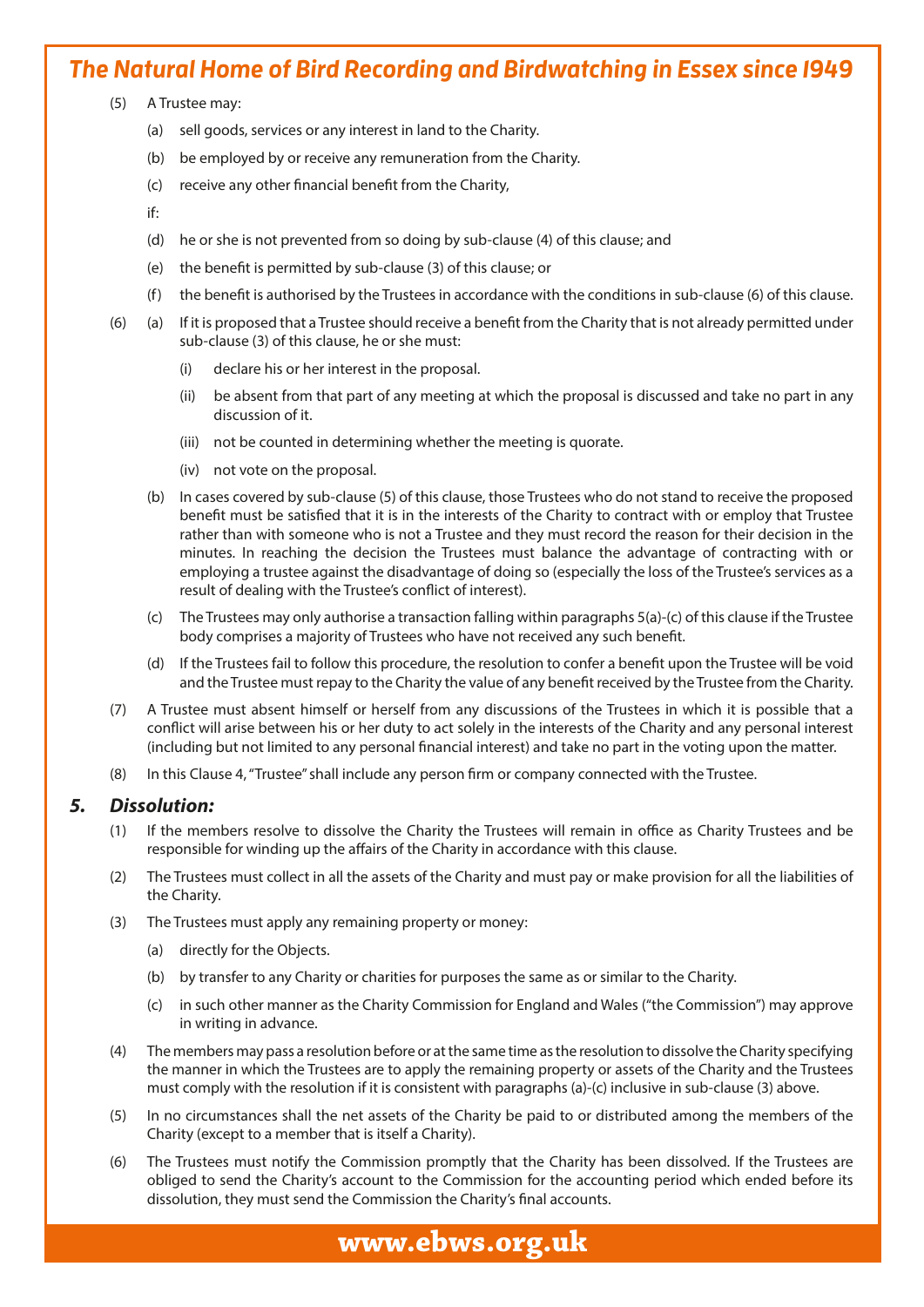### *6. Amendments:*

- (1) The Charity may amend any provision contained in Part 1 of this Constitution provided that:
	- (a) no amendment may be made that would have the effect of making the Charity cease to be a Charity at law.
	- (b) no amendment may be made to alter the Objects if the change would not be within the reasonable contemplation of the members of or donors to the Charity.
	- (c) no amendment may be made to clause (4) without the prior written consent of the Commission.
	- (d) any resolution to amend a provision of Part 1 of this Constitution is passed by not less than two thirds of the members present and voting at a general meeting.
- (2) Any provision contained in Part 2 of this Constitution may be amended, provided that any such amendment is made by resolution passed by a simple majority of the members present and voting at a general meeting.
- (3) A copy of any resolution amending this Constitution shall be sent to the Commission within twenty-one days of it being passed.

## **PART 2**

### *7. Membership:*

- (1) Membership is open to any person or persons or organisations interested in furthering the Objects, who are approved by the Trustees, and shall be divided into the following categories. These categories may be added to, or deleted by the Trustees if considered to be in the best interest of the Charity:
	- (a) junior membership, up to age 18.
	- (b) individual membership.
	- (c) joint membership.
	- (d) corporate membership.
- (2) (a) The Trustees may only refuse an application for membership if, acting reasonably and properly, they consider it to be in the best interests of the Charity to refuse the application.
	- (b) The Trustees must inform the applicant in writing of the reasons for the refusal within twenty-one days of the decision.
	- (c) The Trustees must consider any written representations the applicant may make about the decision. The Trustees' decision following any written representation must be notified to the applicant in writing but shall be final.
- (3) Membership is not transferable to anyone else.
- (4) The Trustees must keep a register of names and addresses of all the members and the categories, which remain solely for the Charity's use by the Trustees and will not be divulged or made available to any third party.

#### *8. Termination of Membership:*

Membership is terminated if:

- (1) the member dies or, if it is an organisation, ceases to exist.
- (2) the member resigns by written notice to the Charity unless, after the resignation, there would be less than two members.
- (3) any sum due from the member to the Charity is not paid in full within six months of it falling due.
- (4) the member is removed from membership by a resolution of the Trustees that it is in the best interests of the Charity that his or her membership is terminated. A resolution to remove a member from membership may only be passed if:
	- (a) the member has been given at least twenty-one days' notice in writing of the meeting of the Trustees at which the resolution will be proposed and the reasons why it is to be proposed:
	- (b) the member or, at the option of the member, the member's representative (who need not be a member of the Charity) has been allowed to make representations to the meeting.

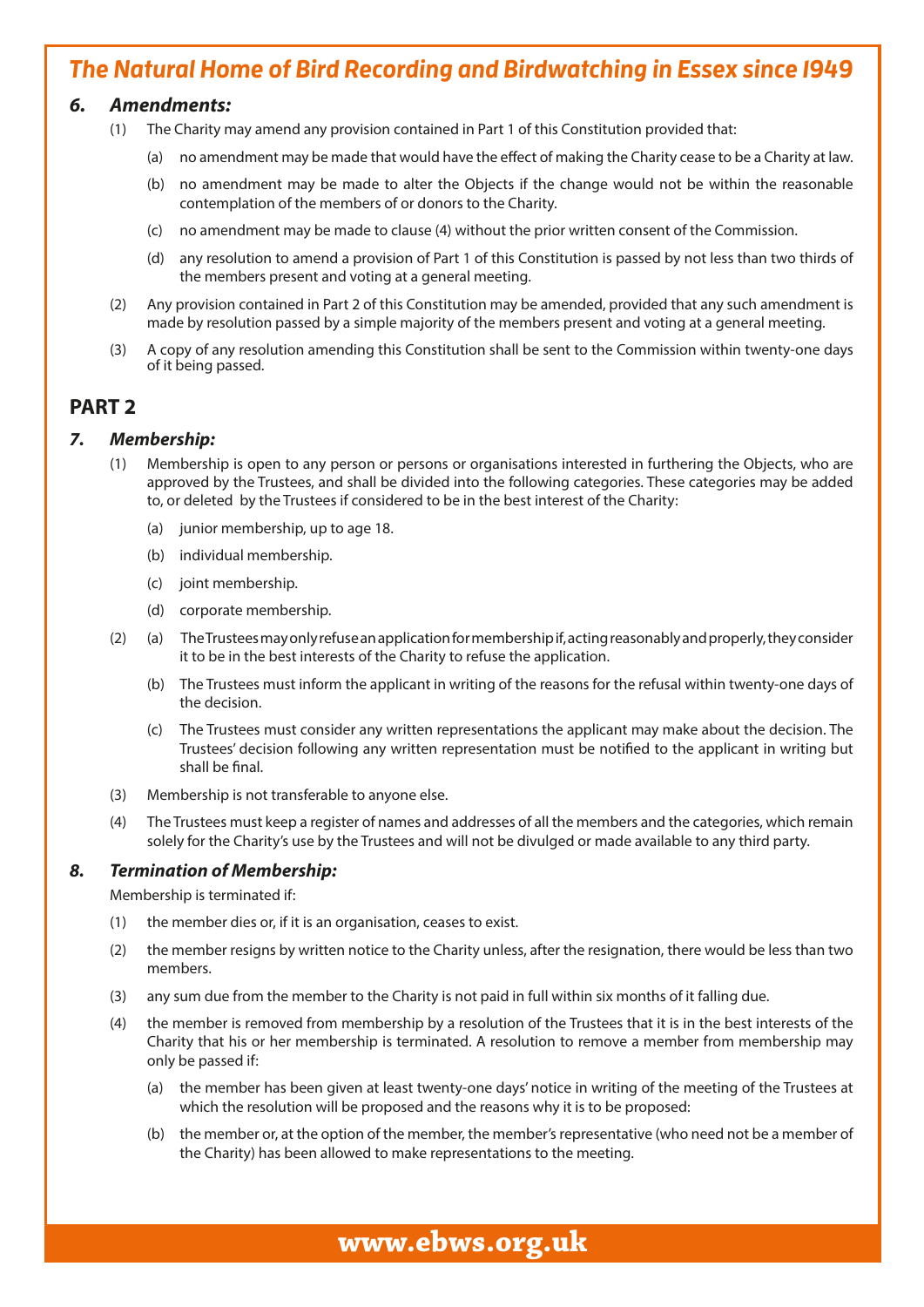### *9. General Meetings:*

- (1) The Charity must hold a general meeting within twelve-months of the date of the adoption of this Constitution.
- (2) An annual general meeting must be held in each subsequent year and not more than fifteen months may elapse between successive annual general meetings, unless there are genuine extenuating circumstances.
- (3) All general meetings other than annual general meetings shall be called special general meetings.
- (4) The Trustees may call a special general meeting at any time.
- (5) The Trustees must call a special general meeting if requested to do so in writing by at least ten members or one tenth of the membership, which ever is the greater. The request must state the nature of the business that is to be discussed. If the Trustees fail to hold the meeting within twenty-eight days of the request, the members may proceed to call a special general meeting but in doing so they must comply with the provisions of this Constitution.

#### *10. Notice:*

- (1) The minimum period of notice required to hold any general meeting of the Charity is fourteen clear days from the date on which the notice is deemed to have been given.
- (2) A general meeting may be called by shorter notice, if it is so agreed by all the members entitled to attend and vote.
- (3) The notice must specify the date, time and place of the meeting and the general nature of the business to be transacted. If the meeting is to be an annual general meeting, the notice must say so.
- (4) The notice must be given to all the members and to the Trustees.

### *11. Quorum:*

- (1) No business shall be transacted at any general meeting unless a quorum is present
- (2) A quorum is:
	- (a) a minimum of twenty members entitled to vote upon the business to be conducted at the meeting: and
	- (b) a minimum of two Officers' must be present.
- (3) The authorised representative of a member organisation shall be counted in the quorum.
- (4) If:
	- (a) a quorum is not present within half an hour from the time appointed for the meeting; or
	- (b) during a meeting a quorum ceases to be present, the meeting shall be adjourned to such time and place as the Trustees shall determine.
- (5) The Trustees must re-convene the meeting and must give at least seven clear days' notice of the re-convened meeting stating the date, time and place of the meeting.
- (6) If no quorum is present at the re-convened meeting within fifteen minutes of the time specified for the start of the meeting the members present at that time shall constitute the quorum for that meeting.

### *12. Chair:*

- (1) General meetings shall be chaired by the person who has been elected as Chair.
- (2) If there is no such person or he or she is not present within fifteen minutes of the time appointed for the meeting a Trustee nominated by the Trustees shall chair the meeting.
- (3) If there is only one Trustee present and willing to act, he or she shall chair the meeting.
- (4) If no Trustee is present and willing to chair the meeting within fifteen minutes after the time appointed for holding it, the members present and entitled to vote must choose one of their number to chair the meeting.

#### *13. Adjournments:*

- (1) The members present at a meeting may resolve that the meeting shall be adjourned.
- (2) The person who is chairing the meeting must decide the date, time and place at which it is to be re-convened unless those details are specified in the resolution.
- (3) No business shall be conducted at an adjourned meeting unless it could have been conducted properly at the meeting had the adjournment not taken place.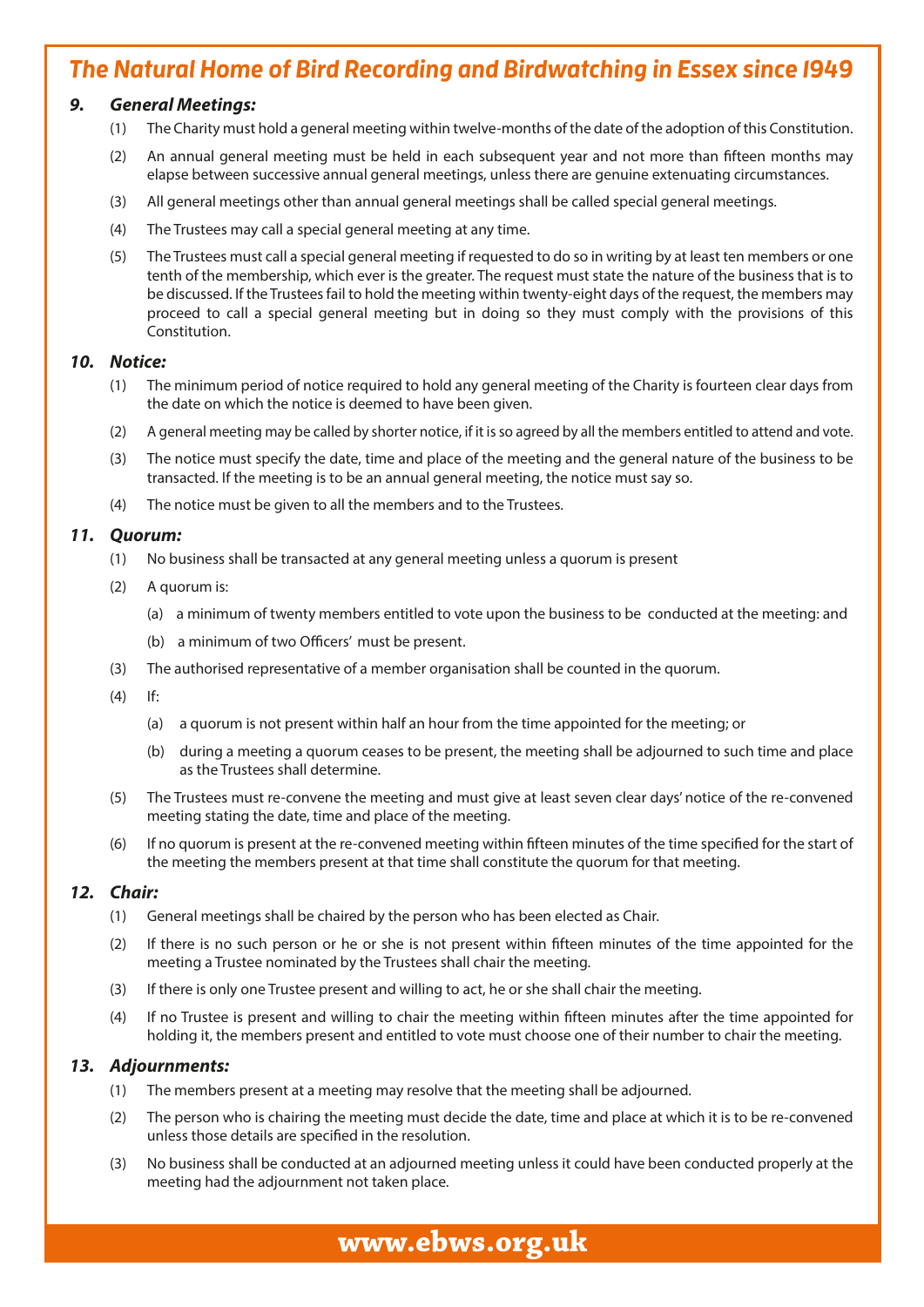(4) If a meeting is adjourned by a resolution of the members for more than seven days, at least seven clear days' notice shall be given of the re-convened meeting stating the date, time and place of the meeting.

#### *14. Votes:*

- (1) Junior members cannot be appointed as Trustees to the Charity nor do they have any voting rights in connection with the Charity.
- (2) Individual members and corporate members shall have one vote.
- (3) Joint members shall each have one vote.
- (4) If there is an equality of votes the person who is chairing the meeting shall have a casting vote in addition to any other vote he or she may have.
- (5) A resolution in writing signed by each member (or in the case of a member that is an organisation, by its authorised representative) who would have been entitled to vote upon it had it been proposed at a general meeting shall be effective. It may comprise several copies each signed by or on behalf of one or more members.

#### *15. Proxies – appointment and voting:*

- (1) Any member is entitled to appoint another member as a proxy to exercise all or any of the member's rights to attend and to speak and vote at a general meeting of the Charity.
- (2) The appointment of a proxy shall be executed by or on behalf of the appointer and shall be in the following form (or in a form as near thereto as circumstances allow or in any other form which is usual or which the Trustees may approve).

#### *"Essex Birdwatching Society,*

 *I/we, ......., of ......., being a member/members of the above-named Charity, hereby appoint ....... of ......., or failing him/ her, .......of ......., as my/our proxy to vote in my/our name[s] and on my/our behalf at the general meeting of the Charity to be held on ......., and at any adjournment thereof.*

 *Signed on this ....... day of ....... 20 ….... ".*

(3) Where it is desired to afford members an opportunity of instructing the proxy how to act the appointment of a proxy shall be in the following form (or in a form as near thereto as circumstances allow or in any other form which is usual or which the Trustees may approve).

#### *"Essex Birdwatching Society,*

 *I/We, ......., of ......., being a member/members of the above-named Charity, hereby appoint ....... of ......., or failing him/ her, ....... of ......., as my/our proxy to vote in my/our name[s] and on my/our behalf at the general meeting of the Charity, to be held on ......., and at any adjournment thereof.*

 *This form is to be used in respect of the resolutions mentioned below as follows:*

 *Resolution No: 1 \*for / \*against Resolution No: 2 \*for / \*against (\*Strike out whichever is not desired.)*

 *Unless otherwise instructed, the proxy may vote as he/she thinks fit or abstain from voting.*

 *Signed this ....... day of ....... 20 ....... ".*

- (4) The appointment of a proxy and any authority under which it is executed (or a copy of such authority certified by a notary or in some other way approved by the Trustees) may be lodged with the Charity as follows:
	- (a) in the case of an instruction in writing be deposited at the address of the Chair or at such other place within the United Kingdom as is specified in the notice convening the meeting or in any instruction of proxy sent out by the Charity in relation to the meeting not less than forty-eight hours before the time for holding the meeting or adjourned meeting at which the member named in the instruction proposes to vote; or
	- (b) in the case of an appointment contained in an electronic communication, where an address has been specified for the purpose of receiving electronic communications.
		- (i) In the notice convening the meeting, or
		- (ii) In any instrument of proxy sent out by the Charity in relation to the meeting, or
		- (iii) In any invitation contained in an electronic communication to appoint a proxy issued by the Charity in relation to the meeting,

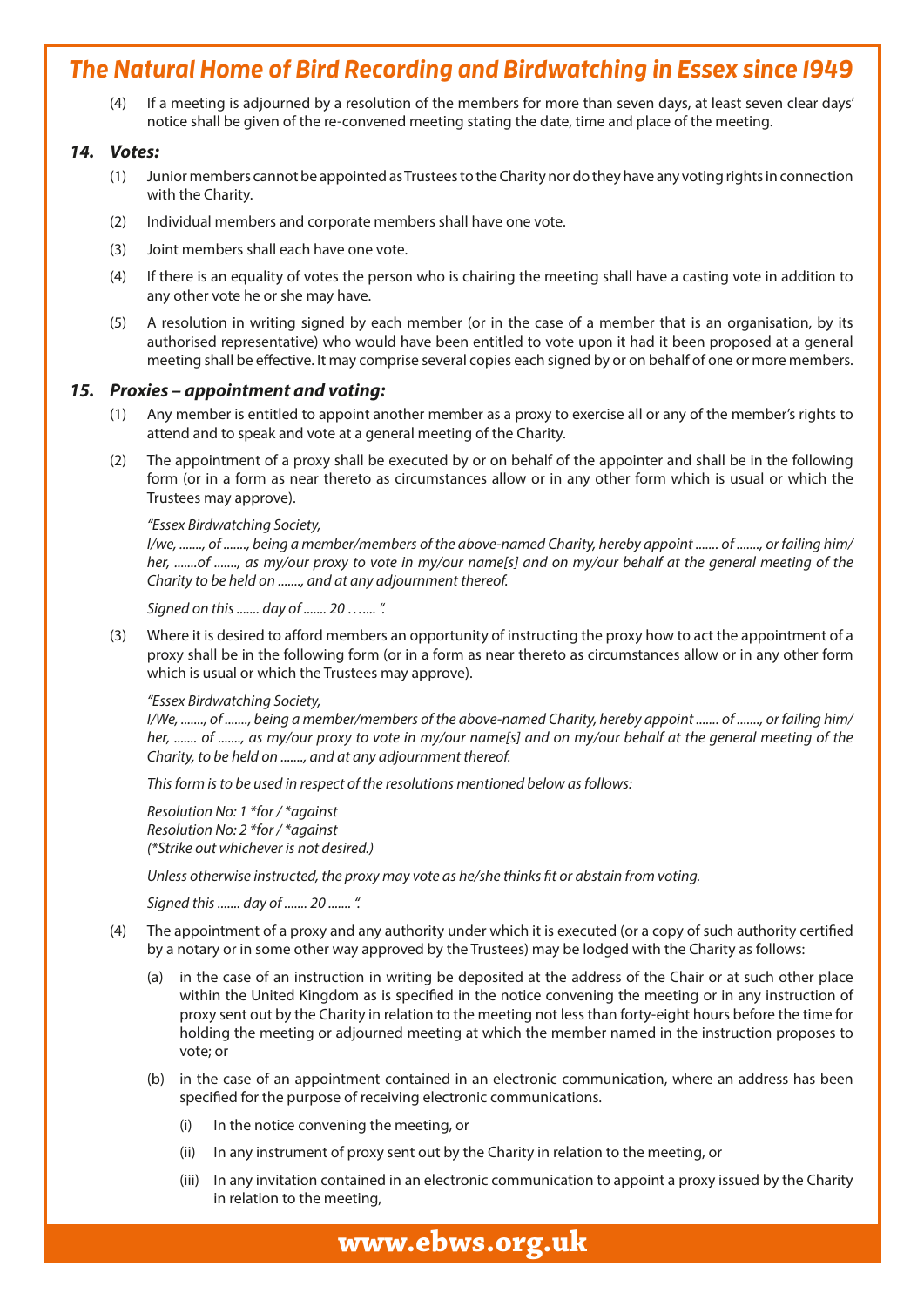It must be received at such address not less than forty-eight hours before the time for holding the meeting or adjourned meeting at which the member named in the appointment proposes to vote:

- (c) in the case of a poll taken more than forty-eight hours after it is demanded, be deposited or received as aforesaid after the poll has been demanded and notless than twenty-four hours before the time appointed for the taking of the poll; or
- (d) where the poll is not taken forthwith but is taken nor more than forty-eight hours after it was demanded, be delivered at the meeting at which the poll was demanded to the member Charing the meeting or to the Secretary or to any Trustee.
- (5) An appointment of proxy which is not deposited, delivered or received in a manner described in sub-section 15(4) shall be invalid.
- (6) A vote given or poll demanded by proxy or by the duly authorised representative of a member which is an organisation shall be valid even if the authority of the member voting or demanding a poll has been determined unless notice of the determination was received by the Charity at:
	- (a) its registered Chair address, or
	- (b) at such other place at which the instruction of proxy was duly deposited, or
	- (c) (where the appointment of the proxy was contained in an electronic communication) at the address at which such appointment was duly received

 Before the commencement of the meeting or adjourned meeting at which the vote is given or the poll demanded or (in the case of a poll taken otherwise than on the same day as the meeting or adjourned meeting) the time appointed for taking the poll.

#### *16. Representatives of Other Bodies:*

- (1) Any organisation that is a member of the Charity may nominate any person to act as its representative at any meeting of the Charity.
- (2) The organisation must give written notice to the Charity of the name of its representative. The nominee shall not be entitled to represent the organisation at any meeting unless the notice has been received by the Charity. The nominee may continue to represent the organisation until written notice to the contrary is received by the Charity.
- (3) Any notice given to the Charity will be conclusive evidence that the nominee is entitled to represent the organisation or that his or her authority has been revoked. The Charity shall not be required to consider whether the nominee had been properly appointed by the organisation.

#### *17. Officers and Trustees:*

- (1) The Charity and its property shall be managed and administered by a committee comprising the Officers and other members elected in accordance with this Constitution. The Officers and other members of the committee shall be the Trustees of the Charity and in this Constitution are together called "the Trustees".
- (2) The Charity shall have the following Officers:
	- (a) a chair.
	- (b) a vice chair.
	- (c) a secretary.
	- (d) a treasurer.
- (3) A Trustee must be a member of the Charity or the nominated representative of an organisation that is a member of the Charity.
- (4) No one person may be appointed a Trustee if he or she would be disqualified from acting under the provisions of Clause (19).
- (5) The number of Trustees shall be not less than four but (unless otherwise determined by a resolution of the Charity in general meeting) shall not be subject to any maximum.
- (6) The Trustees (including Officers) shall be those persons elected as Trustees and Officers at the meeting at which this Constitution is adopted.
- (7) A Trustee may not appoint anyone to act on his or her behalf at meetings of the Trustees.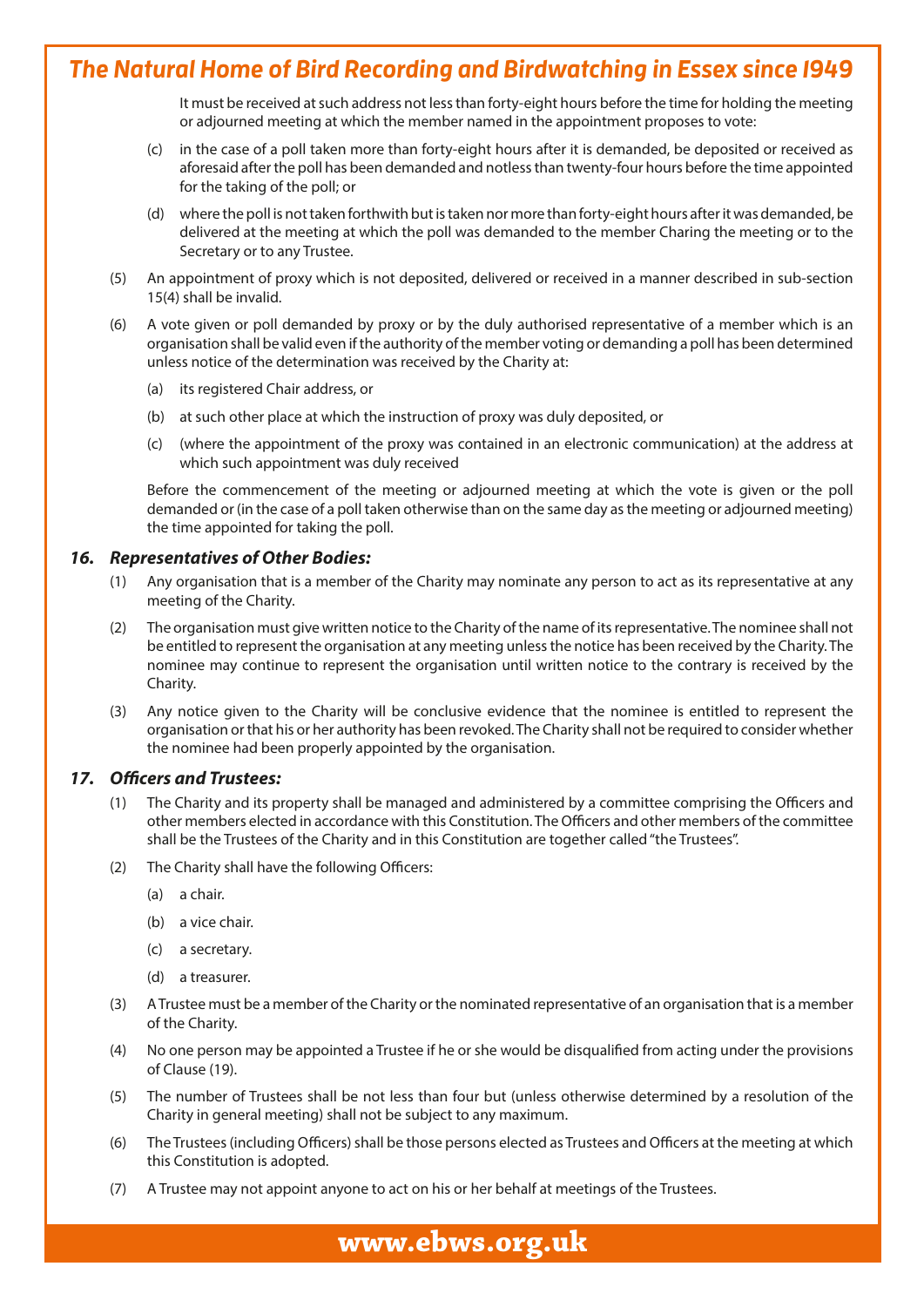(8) The Charity may elect a President and Vice Presidents, which shall all be honorary positions. Vice Presidents shall be elected for life in recognition of outstanding work in the furtherance of the Objects of the Charity.

### *18. The Appointment of Trustees:*

- (1) The Charity in general meeting shall elect the Officers and the other Trustees.
- (2) The Trustees may appoint any person who is willing to act as a Trustee. Subject to sub-clause (5b) of this clause, they may also appoint Trustees to act as officers.
- (3) Each of the Trustees shall retire with effect from the conclusion of the annual general meeting next after his or her appointment but shall be eligible for re-election at that annual general meeting.
- (4) No one person may be elected as a Trustee or an Officer at any annual general meeting unless prior to the meeting the Charity is given a notice that:
	- (a) is signed by a member entitled to vote at the meeting.
	- (b) states the member's intention to propose the appointment of a person as a Trustee or as an officer.
	- (c) is signed by the person who is to be proposed to show his or her willingness to be appointed.
- (5) (a) the appointment of a Trustee, whether by the Charity in general meeting or by the other Trustees, must not cause the number of Trustees to exceed any number fixed in accordance with this Constitution as the maximum number of Trustees.
	- (b) the Trustees may not appoint a person to be an Officer if a person has already been elected or appointed to that Office and has not vacated the Office.

### *19. Powers of Trustees:*

- (1) The Trustees must manage the business of the Charity and have the following powers in order to further the Objects (but not for any other purpose):
	- (a) to raise funds. In doing so, the Trustees must not undertake any substantial permanent trading activity and must comply with any relevant statutory regulations.
	- (b) to buy, take on lease or in exchange, hire or otherwise acquire any property and to maintain and equip it for use.
	- (c) to sell, lease or otherwise dispose of all or any part of the property belonging to the Charity. In exercising this power, the Trustees must comply as appropriate with sections (36) and (37) of the Charities Act 1993, as amended by the Charities Act 2006.
	- (d) to borrow money and to charge the whole or any part of the property belonging to the Charity as security for repayment of the money borrowed. The Trustees must comply as appropriate with sections (38) and (39) of the Charities Act 1993, as amended by the Charities Act 2006, if they intend to mortgage land.
	- (e) to co-operate with other charities, voluntary bodies and statutory authorities and to exchange information and advice with them.
	- (f) to establish or support any charitable trusts, associations or institutions formed for any of the charitable purposes included in the Objects.
	- (g) to acquire, merge with or enter into any partnership or joint venture arrangement with any other Charity formed for any of the Objects.
	- (h) to set aside income as a reserve against future expenditure but only in accordance with a written policy about reserves.
	- (i) to obtain and pay for such goods and services as are necessary for carrying out the work of the Charity.
	- (j) to open and operate such bank and other accounts as the Trustees consider necessary and to invest funds and to delegate the management of funds in the same manner and subject to the same conditions as the Trustees of a trust are permitted to do by the Trustee Act 2000.
	- (k) to do all such other lawful things as are necessary for the achievement of the Objects.
- (2) No alteration of this Constitution or any special resolution shall have retrospective effect to invalidate any prior act of the Trustees.
- (3) Any meeting of Trustees at which a quorum is present at the time the relevant decision is made may exercise all the powers exercisable by the Trustees.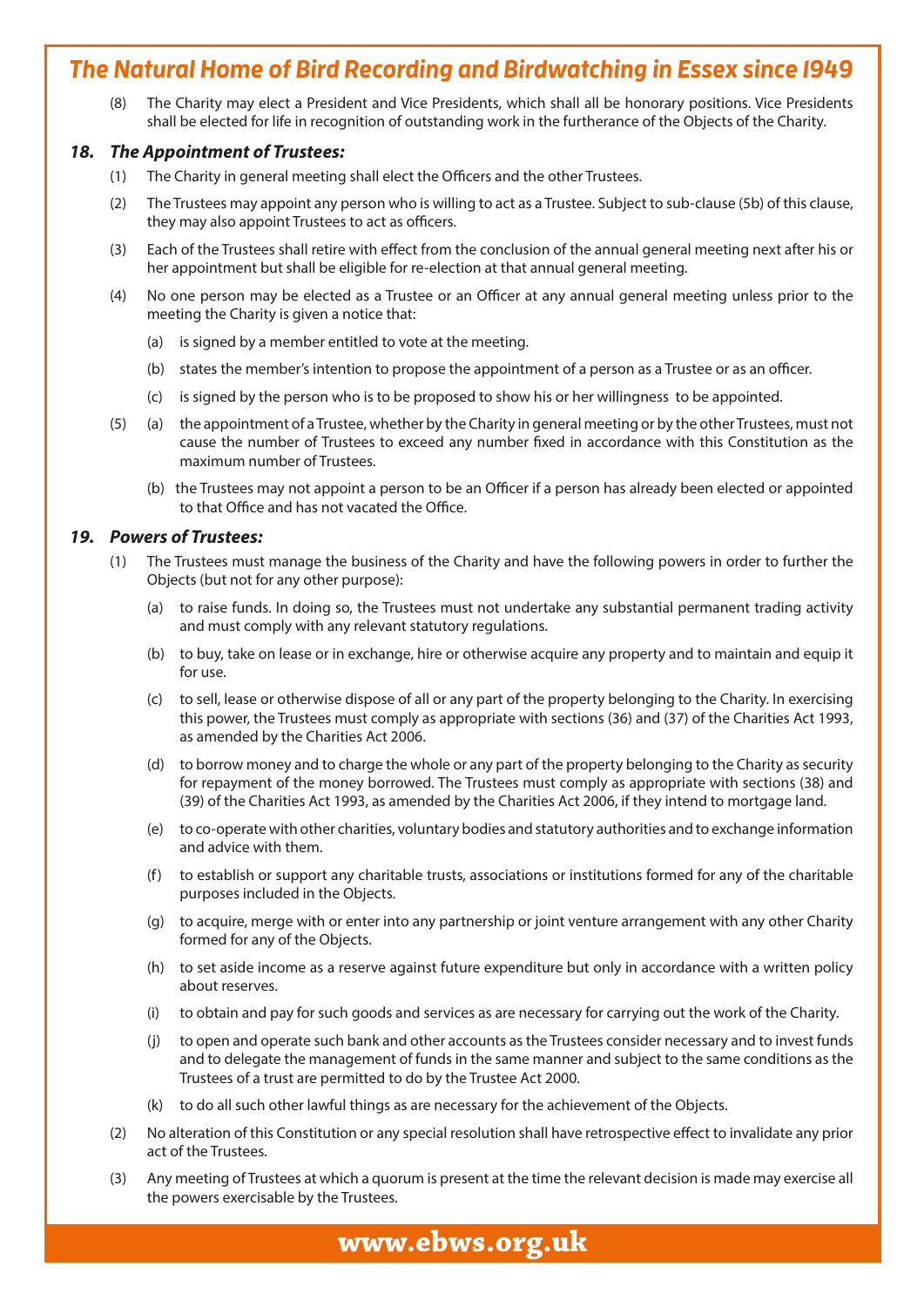### *20. Disqualification and Removal of Trustees:*

A Trustee shall cease to hold office if he or she:

- (1) is disqualified for acting as a Trustee by virtue of section (72) of the Charities Act 1993 (or any statutory re enactment or modification of that provision).
- (2) ceases to be a member of the Charity.
- (3) becomes incapable by reason of mental disorder, illness or injury of managing and administering his or her own affairs.
- (4) resigns as a Trustee by notice to the Charity (but only if at least two Trustees will remain in office when the notice of resignation is to take effect); or
- (5) is absent without the permission of the Trustees from all their meetings held within a period of six consecutive months and the Trustees resolve that his or her office be vacated.

### *21. Proceeding of Trustees:*

- (1) The Trustees may regulate their proceedings as they think fit, subject to the provisions of this Constitution.
- (2) Any Trustee may call a meeting of the Trustees.
- (3) The secretary must call a meeting of the Trustees if requested to do so by a Trustee.
- (4) Questions arising at a meeting must be decided by a majority of votes.
- (5) In the case of an equality of votes, the person who chairs the meeting shall have a second or casting vote.
- (6) No decision maybe made by a meeting of the Trustees unless a quorum is present at the time the decision is purported to be made.
- (7) The quorum shall be six Trustees, of whom at least two must be Officers of the Charity, or such number as may be decided from time to time by the Trustees.
- (8) A Trustee shall not be counted in the quorum present when any decision is made about a matter upon which that Trustee is not entitled to vote.
- (9) If the number of Trustees is less than the number fixed as the quorum, the continuing Trustees or Trustee may act only for the purpose of filling vacancies or of calling a general meeting.
- (10) The person elected as the Chair shall chair meetings of the Trustees.
- (11) If the Chair is unwilling to preside or is not present within fifteen minutes after the time appointed for the meeting, the Trustees present may appoint one of their number to Chair that meeting.
- (12) The person appointed to chair meetings of the Trustees shall have no functions or powers except those conferred by the Constitution or delegated to him or her in writing by the Trustees.
- (13) A resolution in writing signed by all the Trustees entitled to receive notice of a meeting of Trustees or of a committee of Trustees and to vote upon the resolution shall be as valid and effectual as if it had been passed at a meeting of the Trustees or (as the case may be) a committee of Trustees duly convened and held.
- (14) The resolution in writing may comprise several documents containing the text of the resolution in like form each signed by one or more Trustees.

#### *22. Delegation:*

- (1) The Trustees may delegate any of their powers or functions to a committee of two or more Trustees but the terms of any such delegation must be recorded in the minute record book.
- (2) The Trustees may impose conditions when delegating, including the conditions that:
	- (a) the relevant powers are to be exercised exclusively by the committee to whom they delegate.
	- (b) no expenditure may be incurred on behalf of the Charity except in accordance with a budget previously agreed with the Trustees.
- (3) The Trustees may revoke or alter a delegation.
- (4) All acts and proceedings of any committees must be fully and promptly reported to the Trustees.
- (5) The chair, vice chair, secretary and treasurer shall all be ex-officio members of all such committees.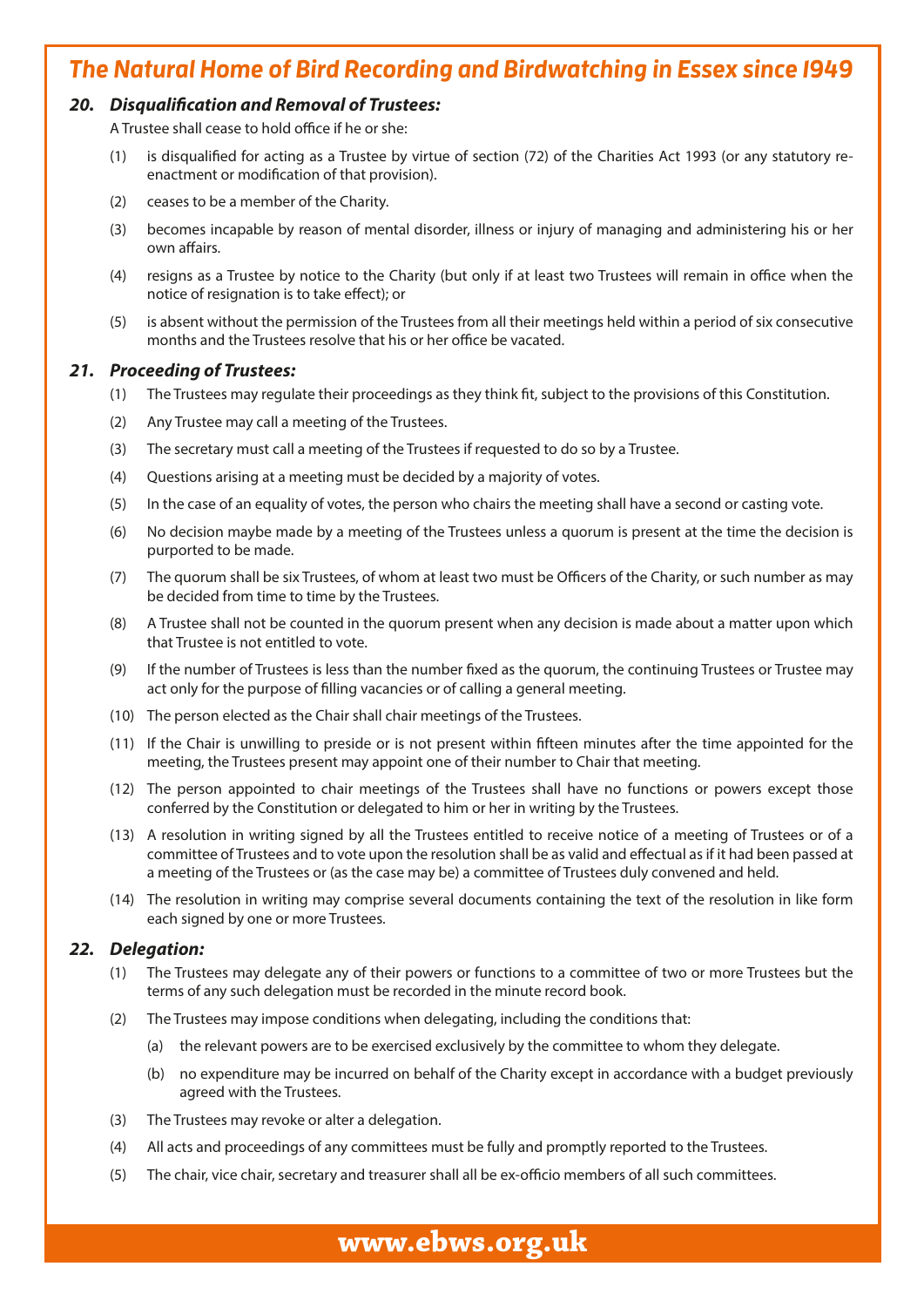### *23. Irregularities in Proceeding:*

- (1) Subject to sub-clause (2) of this clause, all acts done by a meeting of Trustees, or of a committee of Trustees, shall be valid notwithstanding the participation in any vote of a Trustee:
	- (a) who was disqualified from holding office.
	- (b) who had previously retired or who had been obliged by the Constitution to vacate office.
	- who was not entitled to vote on the matter, whether by reason of a conflict of interest or otherwise.

If, without:

- (a) the vote of that Trustee; and
- (b) that Trustee being counted in the quorum, the decision has been made by a majority of the Trustees at a quorate meeting.
- (2) Sub-clause (1) of this clause does not permit a Trustee to keep any benefit that may be conferred upon him or her by a resolution of the Trustees or of a committee of Trustees is the resolution would otherwise have been void
- (3) No resolution or act of
	- (a) the Trustees.
	- (b) any committee of the Trustees.
	- (c) the Charity in general meeting.

 shall be invalidated by reason of the failure to give notice to any Trustee or member or by reason of any procedural defect in the meeting unless it is shown that the failure or defect has materially prejudiced a member of the beneficiaries of the Charity.

#### *24. Minutes:*

The Trustees must keep minutes of all:

- (1) appointments of Officers and Trustees made by the Trustees.
- (2) proceedings at meetings of the Charity.
- (3) meetings of the Trustees and committees of Trustees including:
	- (a) the names of the Trustees present at the meeting.
	- (b) the decisions made at the meetings; and
	- (c) where appropriate the reasons for the decisions.

#### *25. Annual Report and Return and Accounts:*

- (1) The Trustees must comply with their obligations under the Charities Act 1993 with regard to:
	- (a) the keeping of accounting records for the Charity.
	- (b) the preparation of annual statements of account for the Charity.
	- (c) the transmission of the statements of account to the Charity.
	- (d) the preparation of an Annual Report and its transmission to the Commission.
	- (e) the preparation of an Annual Return and its transmission to the Commission.
- (2) Accounts must be prepared in accordance with the provisions of any Statement of Recommended Practice issued by the Commission, unless the Trustees are required to prepare accounts in accordance with the provisions of such a Statement prepared by another body.

#### *26. Registered particulars:*

The Trustees must notify the Commission promptly of any changes to the Charity's entry on the Central Register of **Charities** 

#### *27. Property:*

- (1) The Trustees must ensure the title to:
	- (a) all land held by or in trust for the Charity that is not vested in the Official Custodian of Charities; and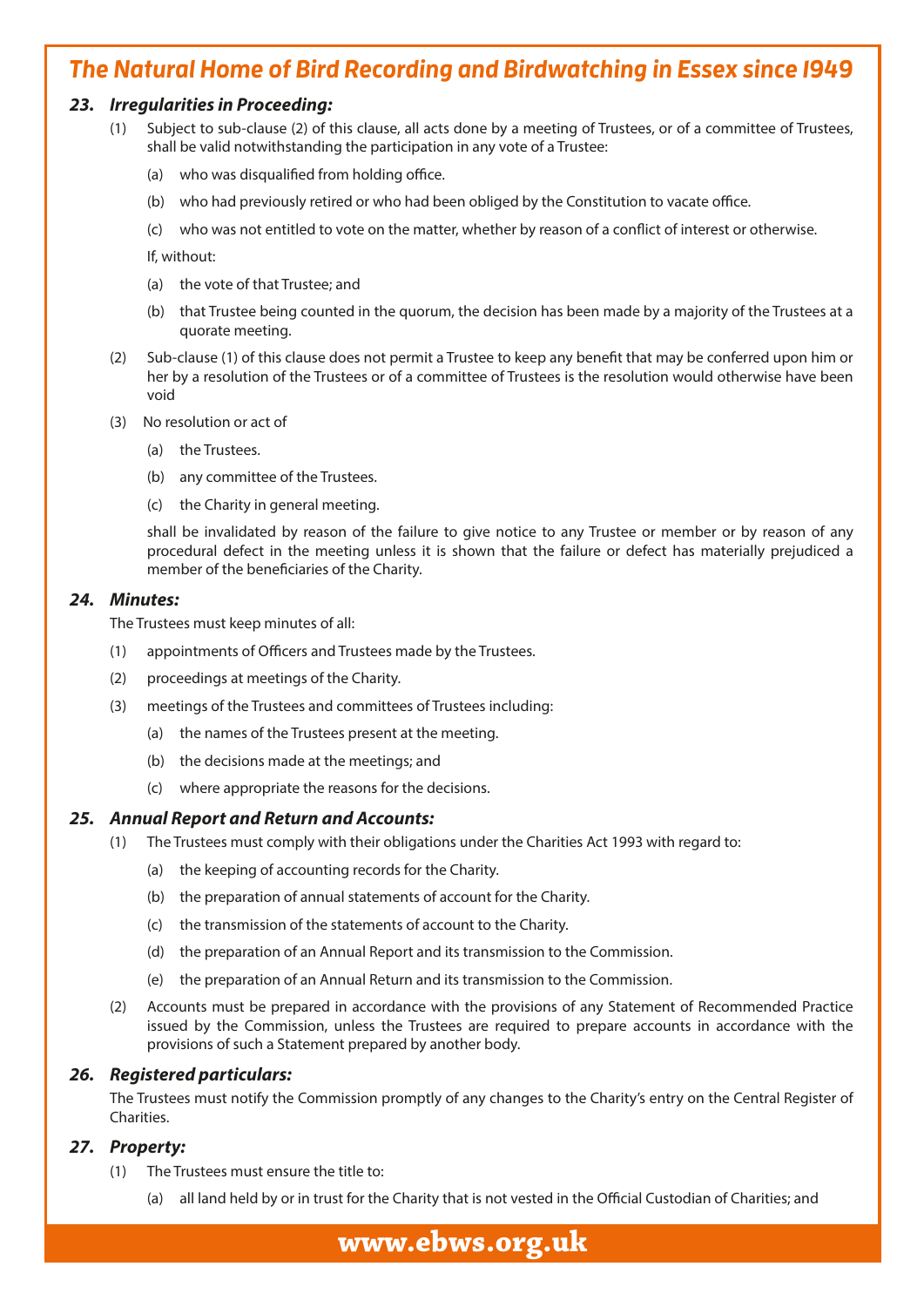- (b) all investments held by or on behalf of the Charity,
- (c) is vested either in corporation entitled to act as custodian Trustee or in not less that four individuals appointed by them as holding Trustees.
- (2) The terms of the appointment of any holding Trustees must provide that they may act only in accordance with lawful directions of the Trustees and that if they do so they will not be liable for the acts and defaults of the Trustees or of the members of the Charity.
- (3) The Trustees may remove the holding Trustees at any time.

#### *28. Repair and Insurance:*

The Trustees must keep in good repair and insure to their full value against fire and other usual risks of all the buildings of the Charity (except those buildings that are required to be kept in good repair and insured by a tenant). They must also insure suitably in respect of public liability and, if applicable, employer's liability.

#### *29. Notices:*

- (1) Any notice required by this Constitution to be given to or by any person must be:
	- (a) in writing; or
	- (b) given using electronic communications.
- (2) The Charity may give any notice to a member either:
	- (a) personally, or
	- (b) by sending it by post in a prepaid envelope addressed to the member at his or her address; or
	- (c) by leaving it at the address of the member; or
	- (d) by giving it using electronic communications to the member's address.
- (3) A member who does not register an address with the Charity or who registers only a postal address that is not within the United Kingdom shall not be entitled to receive any notice from the Charity.
- (4) A member present in person at any meeting of the Charity shall be deemed to have received notice of the meeting and of the purpose for which it was called.
- (5) (a) Proof that an envelope containing a notice was properly addressed, prepaid and posted shall be conclusive evidence that the notice was given.
	- (b) Proof that a notice contained in an electronic communication was sent in accordance with guidance issued by the Institute of Chartered Secretaries and Administrators shall be conclusive evidence that the notice was given.
	- (c) A notice shall be deemed to be given forty-eight hours after the envelope containing it was posted or, in the case of an electronic communication, forty-eight hours after it was sent.

#### *30. Rules:*

- (1) The Trustees may from time to time make rules or byelaws for the conduct of their business.
- (2) The Trustees shall have the power to set the membership subscription rates from time to time at such level as they shall consider reasonable to conduct the Objects.
- (3) The by-laws may regulate the following matters but are not restricted to them:
	- (a) the admission of members of the Charity (including the admission of organisations to membership) and the rights and privileges of such members, and the entrance fees, subscriptions and other fees or payments to be made by members.
	- (b) the conduct of members of the Charity in relation to one another, and to the Charity's volunteers and, if applicable, employees.
	- (c) the setting aside of the whole or any part or parts of the Charity's premises at any particular time or times or for any particular purpose or purposes.
	- (d) the procedure at general meeting and meetings of the Trustees in so far as such procedure is not regulated by this Constitution.